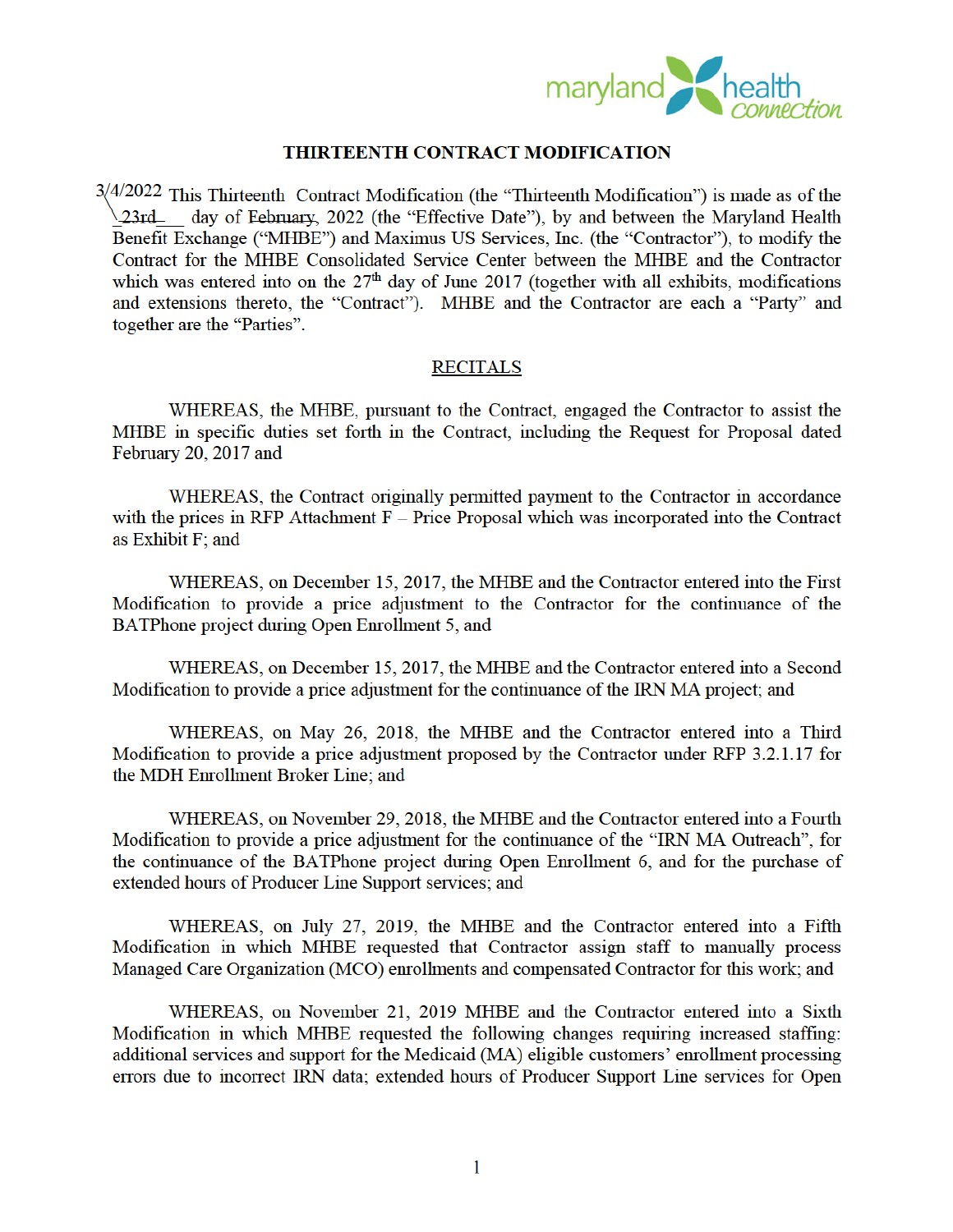

Enrollment 7 (OE7) and additional services and support associated with the BATPhone service for Open Enrollment 7;

WHEREAS, on February 7, 2020, MHBE and the Contractor entered into a Seventh Modification in which MHBE paid for labor costs expended by 4 SP CSRs required for Maximus to support Medicaid (MA) escalation volumes not anticipated at the start of the contract established in 2017;

WHEREAS, on November 4, 2020, the MHBE and the Contractor entered into an Eight Modification in which MHBE paid for additional services and support associated with the BATPhone service for Open Enrollment 8 (OE8); and

WHEREAS, on January 15, 2021, the MHBE and the Contractor entered into a Ninth Modification in which MHBE requested the Contractor make the following change requiring increased staffing during Open Enrollment 8 ("OE8"), November 1, 2020, to December 15, 2020: extend business hours to assist Brokers and the CAC in processing applications and enrollment; extend hours of Producer Support Line services; and, staff the Producer Support Line with two Special Project CSRs on Tuesdays and Thursdays; and

WHEREAS, on August 11, 2021, the MHBE and the Contractor entered into a Tenth Modification in which MHBE requested the Contractor make the following changes requiring increased staffing: assigning three staff to perform and manage manual MCO enrollments identified on the daily MCO Tracker; providing Special Project staff to handle manual internal escalation cases related to Pre-Merger Enrollment Broker (EB) functions; and providing IRN outbound outreach to consumers to obtain documents to support application data; and

WHEREAS, on September 23, 2021, the MHBE and the Contractor entered into an Eleventh Modification in which MHBE requested the Contractor provide staff for the MHBE Live Agent Chat who will be responsible for PII validation, Salesforce CRM documentation, HBX application assistance, escalated Supervisor assistance, and return outbound call assistance; and

WHEREAS, on November 5, 2021, the MHBE and the Contractor entered into a Twelfth Modification in which MHBE requested the Contractor make the following changes: requiring increased staffing or expense during the period November 1, 2021 to January 15, 2022; extend business hours to assist Brokers and the CAC in processing applications and enrollment; provide two (2) to four (4) Special Projects CSRs on Tuesdays and Thursdays during the extended hours period; and, provide connectivity and support for the BAT Phone program; and

WHEREAS, the MHBE requests Contractor make the following changes: to provide live chat functionality in addition to the original inbound and outbound call services from February 1 to June 30, 2022, based on a chat interaction. The current chat pilot period will end on January 31, 2022. The initial Change Request included startup costs which were paid in July. MHBE will provide daily, weekly, and monthly metrics via the management dashboard tool contained within the Live Chat tool. The Contractor will charge per chat interaction. A chat interaction will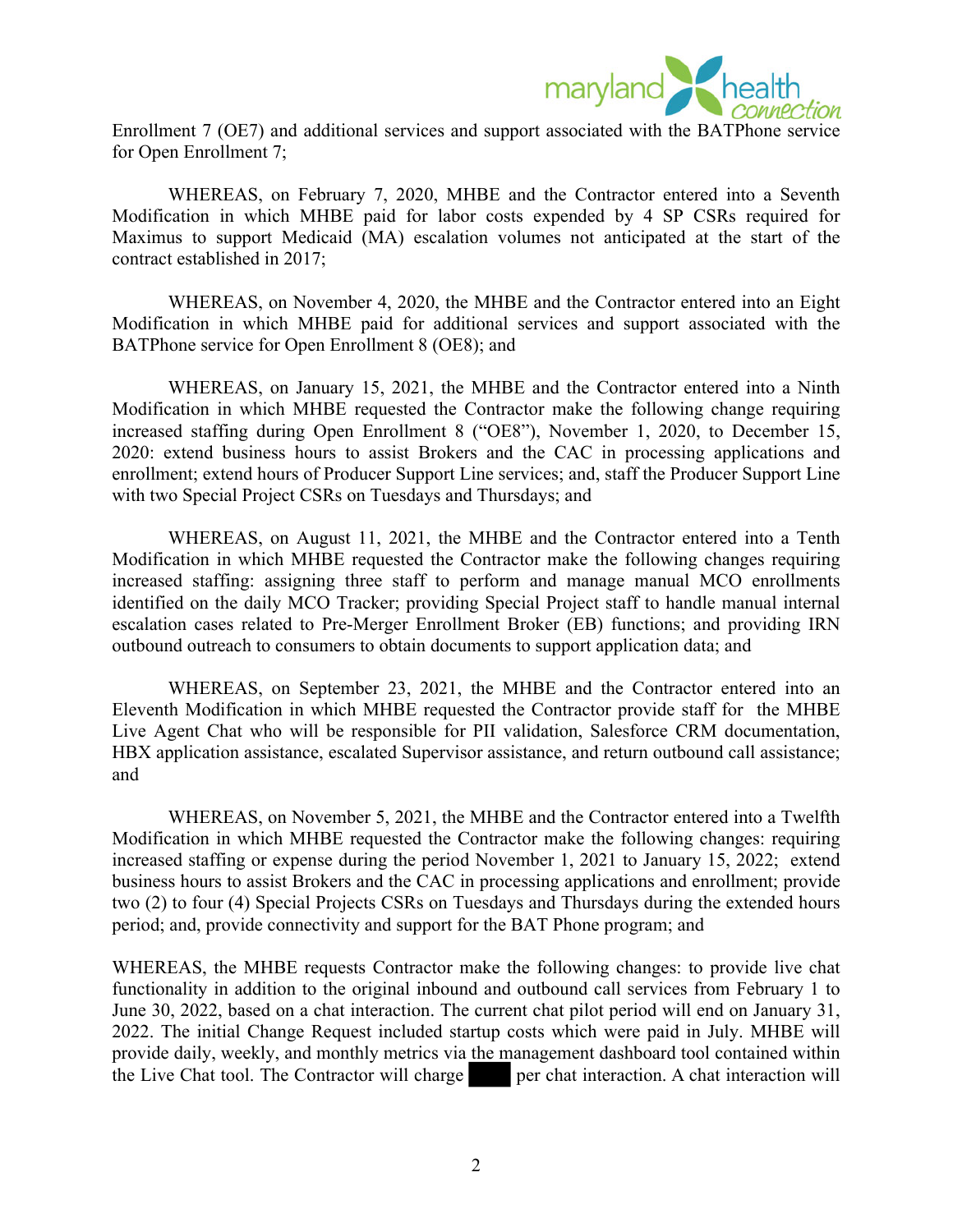

consist of the CSR accepting the chat. In cases where the consumer ends the chat, Maximus will charge for this interaction.

WHEREAS, the Contract is valid and existing by and between Maximus US Services, Inc. and the Maryland Health Benefit Exchange;

NOW THEREFORE, in consideration of the premises and mutual covenants herein contained, and for other good and valuable consideration, the receipt and sufficiency of which are hereby acknowledged, the Parties covenant and agree as follows:

## AGREEMENT

1. The Recitals are true and correct in all respects, form a substantive part of this Agreement and are incorporated herein by reference.

2. Pursuant to Sections 2.2, 2.3 and 27 of the Contract, Maximus shall provide the services set forth in the Change Request Form (Attachment A) and Change Request Numbered CSC 012222 01 (Attachment A-1). If there is any conflict between the terms in this Modification and the Attachments, the terms in this Modification shall govern. If there is any conflict among the Attachments to this Modification, the following order of precedence shall determine the prevailing provision:

- i. Change Request Form Maryland Health Benefit Exchange, Change Request Title: "Pricing Proposal Maximus – Live Chat Services" (Attachment A)
- ii. Change Request Number CSC 012222 01 (Attachment A-1)
- iii. Scope of Work (Attachment A-2)

3. The rates MHBE may pay the Contractor for services provided under this Modification 13 are set forth above and in Attachment A-1.

4. Except as modified herein, the Contract remains in full force and effect, and all of the terms and conditions of the Contract, as herein modified, are ratified and confirmed.

[Signatures next page(s)]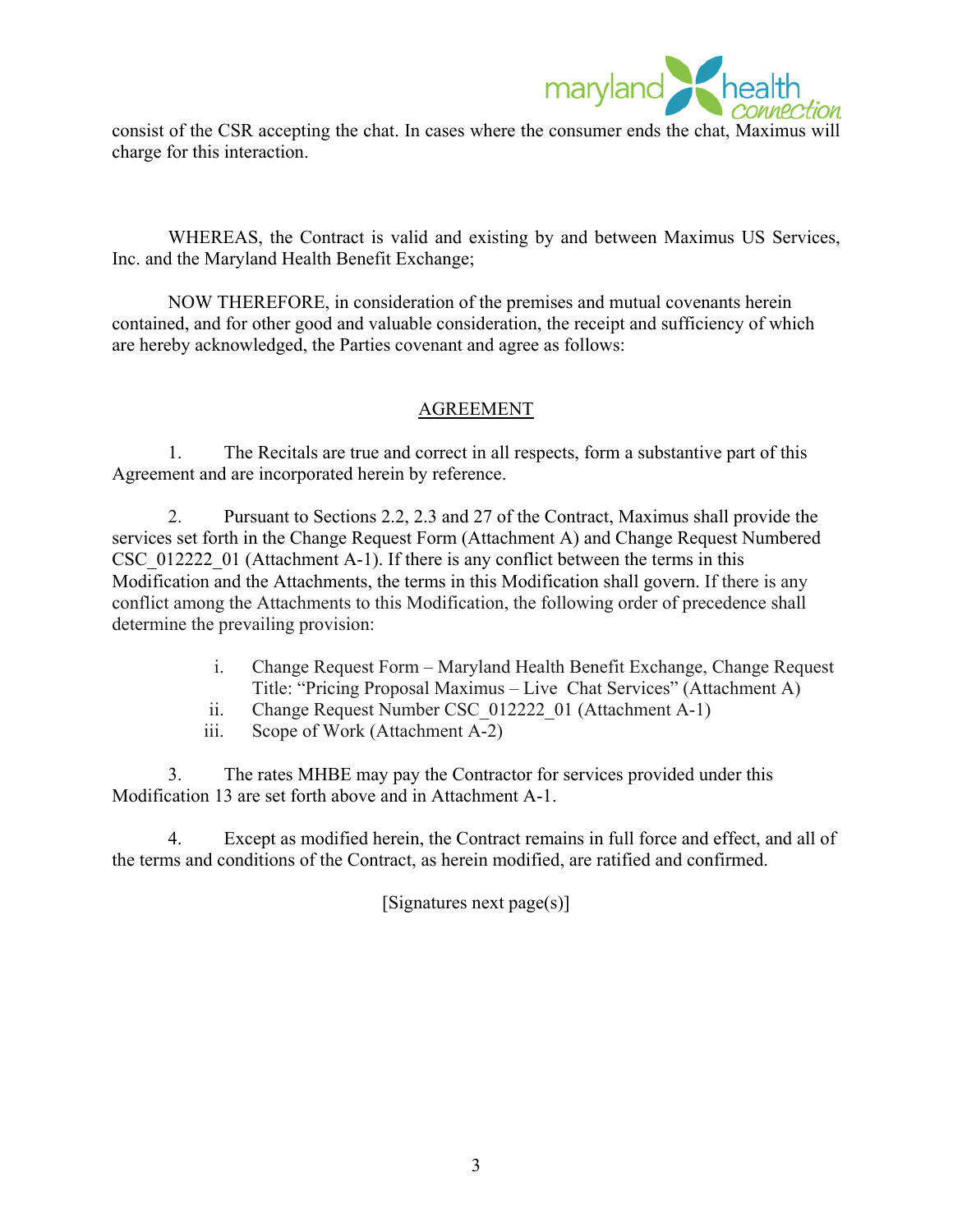

IN WITNESS THEREOF, the Parties have respectively signed this Thirteenth Modification as of the Effective Date set forth above.

MARYLAND HEALTH EXCHANGE: BENEFIT MAXIMUS US SERVICES INC.

BY: Michele Eberle Signature Signature Signature

\_\_\_\_\_\_\_\_\_\_\_\_\_\_\_\_\_\_\_\_\_\_\_\_\_\_\_\_\_\_\_\_\_\_\_\_ \_\_\_\_\_\_\_\_\_\_\_\_\_\_\_\_\_\_\_\_\_\_\_\_\_\_\_\_\_\_\_\_\_\_\_\_\_

Michele Eberle Name (Type or Print)

BY: Monica Bittner

Monica Bittner

Counsel

 $\blacksquare$   $\blacksquare$   $\blacksquare$   $\blacksquare$   $\blacksquare$   $\blacksquare$   $\blacksquare$   $\blacksquare$   $\blacksquare$   $\blacksquare$   $\blacksquare$   $\blacksquare$   $\blacksquare$   $\blacksquare$   $\blacksquare$   $\blacksquare$   $\blacksquare$   $\blacksquare$   $\blacksquare$   $\blacksquare$   $\blacksquare$   $\blacksquare$   $\blacksquare$   $\blacksquare$   $\blacksquare$   $\blacksquare$   $\blacksquare$   $\blacksquare$   $\blacksquare$   $\blacksquare$   $\blacksquare$   $\blacks$ 

Executive Director Title (Type or Print)

March 4, 2022 2003 2012 2022 2022 2022 2023 2024 2022 2023 2024 2022 2023 2024 2022 2023 2024 2022 2023 2022 20 March 4, 2022

3/1/22

Date Date Date

\*\*\*\*\*\*\*\*\*\*\*\*\*\*\*\*\*\*\*\*\*\*\*\*\*\*\*\*\*\*\*\*\*\*\*\*

Approved as to form and legal sufficiency this  $3rd$  day of March 2022

BY: Blake Baron

Signature Assistant Attorney General